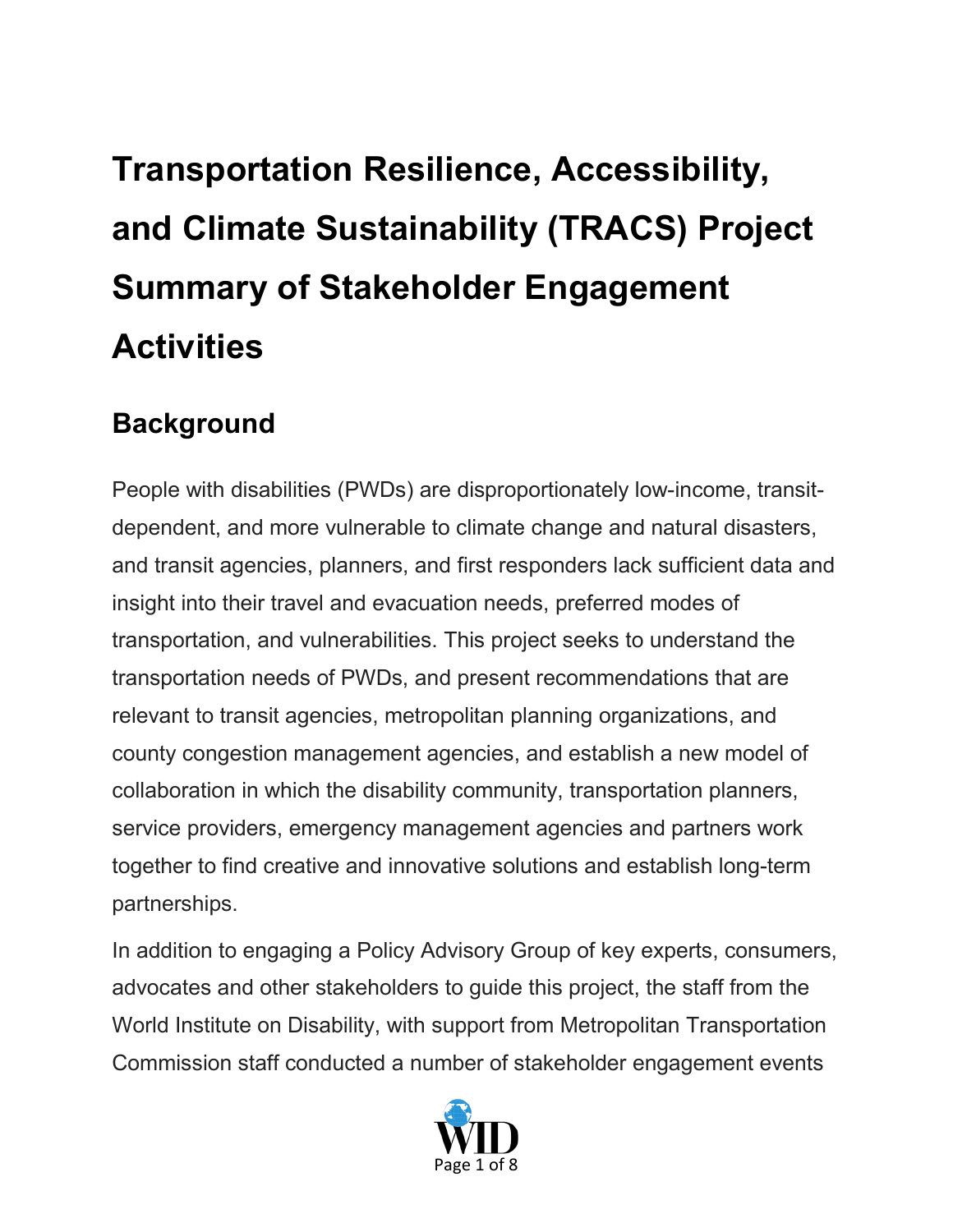for this project. Events included stakeholder interviews, focus groups and workshops, as well as an online survey. This qualitative research sought anecdotal information in the form of comments and stories, termed "participatory action research."

Outreach for this qualitative research began with posting of fliers and emails to our networks and locales around the Bay Area. Invitations to participate in the focus groups were generally open, though we made a targeted effort to reach a culturally- and disability-diverse group of participants. Interested participants were encouraged to join our scheduled focus groups.

The population of participants were diverse with respect to disability, age, income levels, race, and geography. Types of disability included mobility impairments, such as wheelchair users, cane and crutch users; hearing impairments and deafness; vision impairments and blindness; chronic illness and pain; and autism. Intersectional categories with respect to disability included people with multiple disabilities; disabled parents; parents of disabled children; and seniors with a wide range of age-related impairments. The age of participants ranged from 22 to 81 years. The participant population came close to reflecting that of the greater San Francisco Bay Area, including approximately 40% people of color, and five participants spoke languages other than English. Participants were from a range of income levels and live throughout the Bay Area.

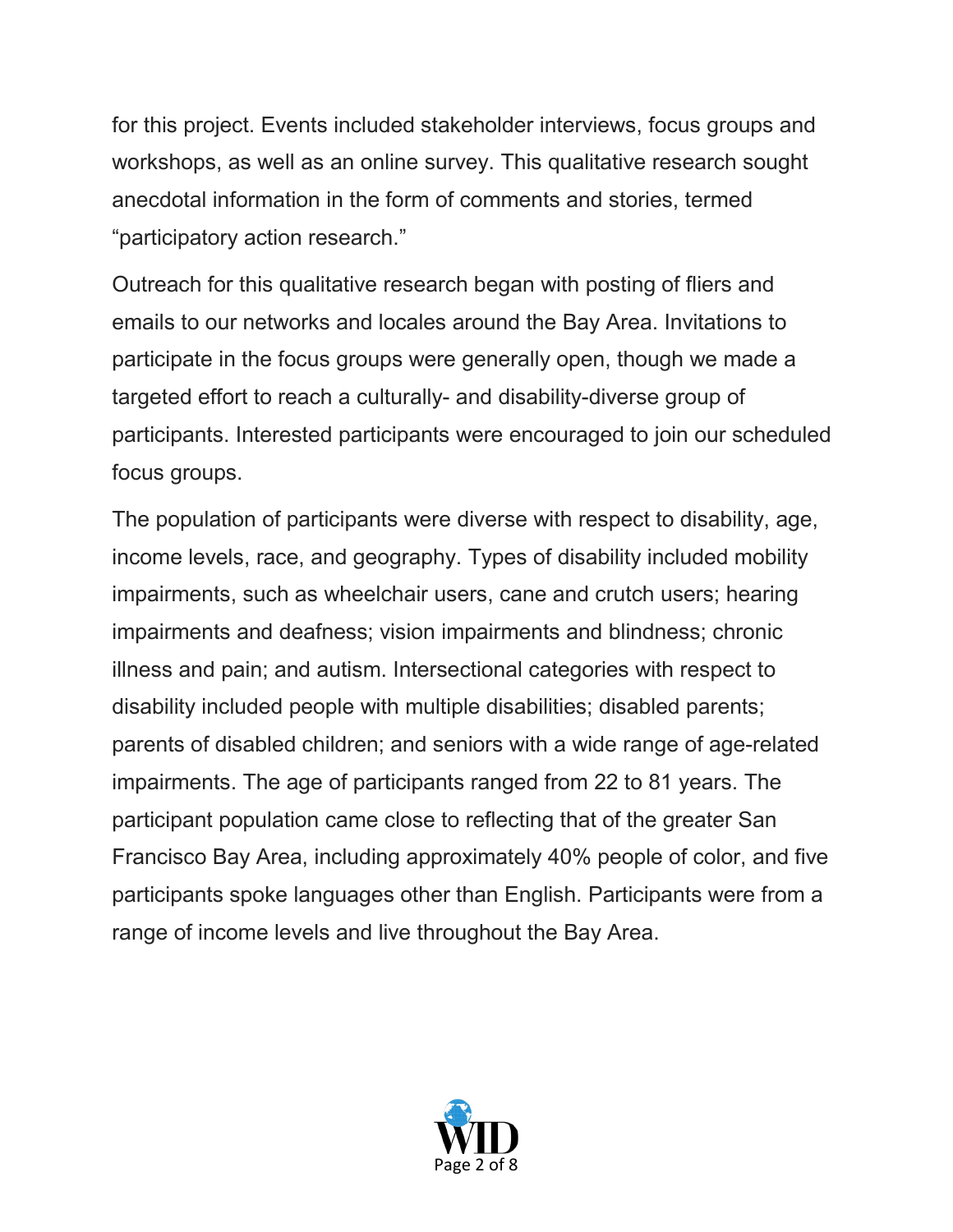# **Goals for Stakeholder Engagement**

- 1. Gather key transportation-related themes in the lives of PWDs that affect their lives in all arenas of daily life, with respect to opportunities for employment, housing, medical needs, and socializing.
- 2. Understand the travel needs, patterns, gaps, and barriers of the broad population of PWDs in the Bay Area.

## **Engagement Strategy #1: Policy Advisory Group**

**Objective:** Establish Policy Advisory Group of key experts to provide overall guidance to the project

Established at the outset of the project, the Policy Advisory Group has provided guidance and input for this project. The Policy Advisory Group has reviewed project deliverables, helped to identify agencies, individuals and geographic regions for outreach, participated in outreach events, and reviewed findings. The Policy Advisory Group will continue to oversee this effort and provide feedback on consumer education materials and seminars, and policy toolkits and trainings for transportation providers. Below is a list of the members.

#### **TRACS Policy Advisory Group Members**

| <b>Name</b>   | <b>Affiliation</b>                     | Category |
|---------------|----------------------------------------|----------|
| Debora Kaplan | Independent (lawyer/activist) Advocate |          |

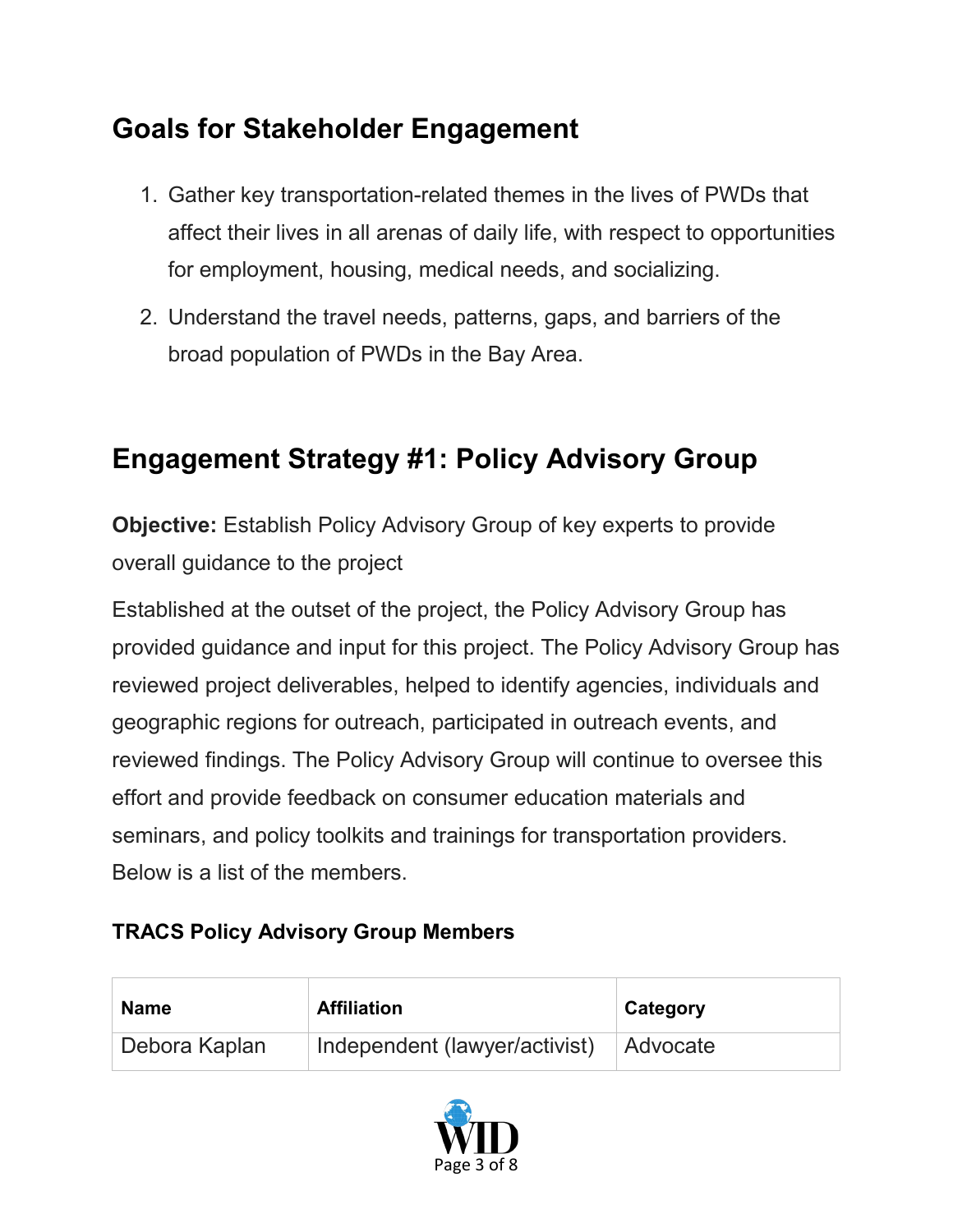| Lewis Kraus            | <b>Pacific ADA Center</b>         | Advocate                  |
|------------------------|-----------------------------------|---------------------------|
| John Cunningham        | <b>Contra Costa County</b>        | Coordination              |
|                        |                                   | <b>Partners</b>           |
| <b>Kathleen Cortez</b> | Sonoma County                     | Coordination              |
|                        |                                   | <b>Partners</b>           |
| <b>Vance Taylor</b>    | Governor's Office of              | <b>Emergency Services</b> |
|                        | <b>Emergency Services</b>         |                           |
| Christina              | <b>Silicon Valley Independent</b> | <b>Independent Living</b> |
| Fitzgerald             | <b>Living Center</b>              | Center                    |
| <b>Thomas Gregory</b>  | The Center for Independent        | <b>Independent Living</b> |
|                        | Living, Berkeley                  | Center                    |
| Nikki Brown-           | <b>Easy Does It Emergency</b>     | Transportation            |
| <b>Booker</b>          | <b>Services</b>                   | Provider                  |
| Gwen Buckley           | <b>SamTrans</b>                   | Transportation            |
|                        |                                   | Provider                  |
| Rashida Kamara         | <b>County Connection</b>          | Transportation            |
|                        |                                   | Provider                  |
| <b>John Sanderson</b>  | <b>Solano Transit</b>             | Transportation            |
|                        |                                   | Provider                  |

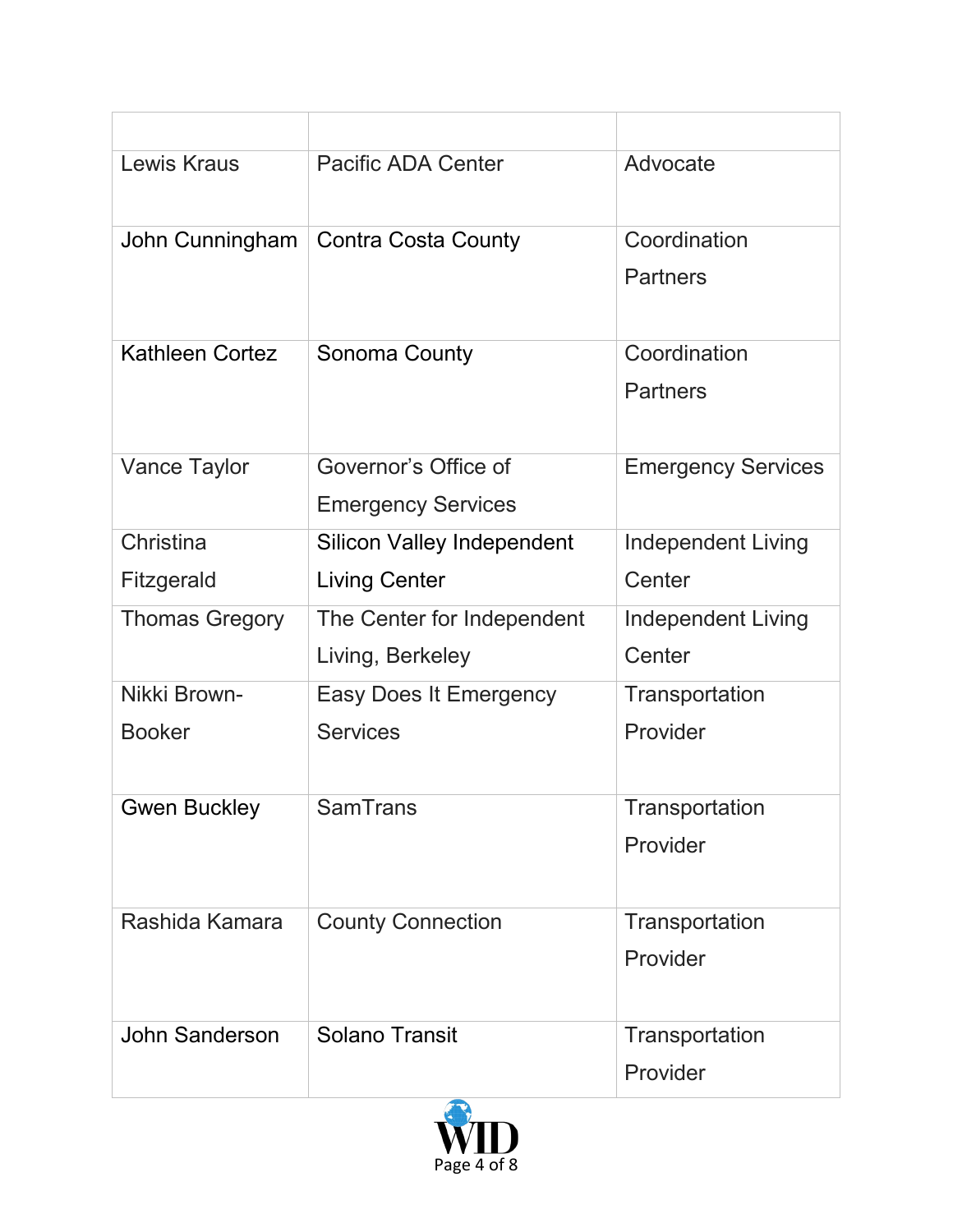| <b>Laura Timothy</b>    | <b>BART</b>  | Transportation |
|-------------------------|--------------|----------------|
|                         |              | Provider       |
| <b>Annette Williams</b> | <b>SFMTA</b> | Transportation |
|                         |              | Provider       |
|                         |              |                |

## **Engagement Strategy #2: Stakeholder Interviews**

#### **Objective: Conduct ten (10) stakeholder interviews with PWDs**

WID staff conducted a total of thirteen (13) interviews with stakeholders. The interviews were conducted one-to-one, in a semi-private setting. This allowed interviewees to give personal, anecdotal information on their transportation experiences. This information provided early input on further data to be collected from experts and practitioners. Eleven (11) of the interviews were conducted with PWDs and two (2) were conducted with transportation providers.

### **Engagement Strategy #3: Stakeholder Focus Groups**

#### **Objective: Conduct three (3) focus groups with PWDs**

WID and MTC staff conducted a total of five (5) focus groups around the region. These meetings consisted of small group meetings with PWDs, as well as a few caregivers, disability experts, and transportation providers.

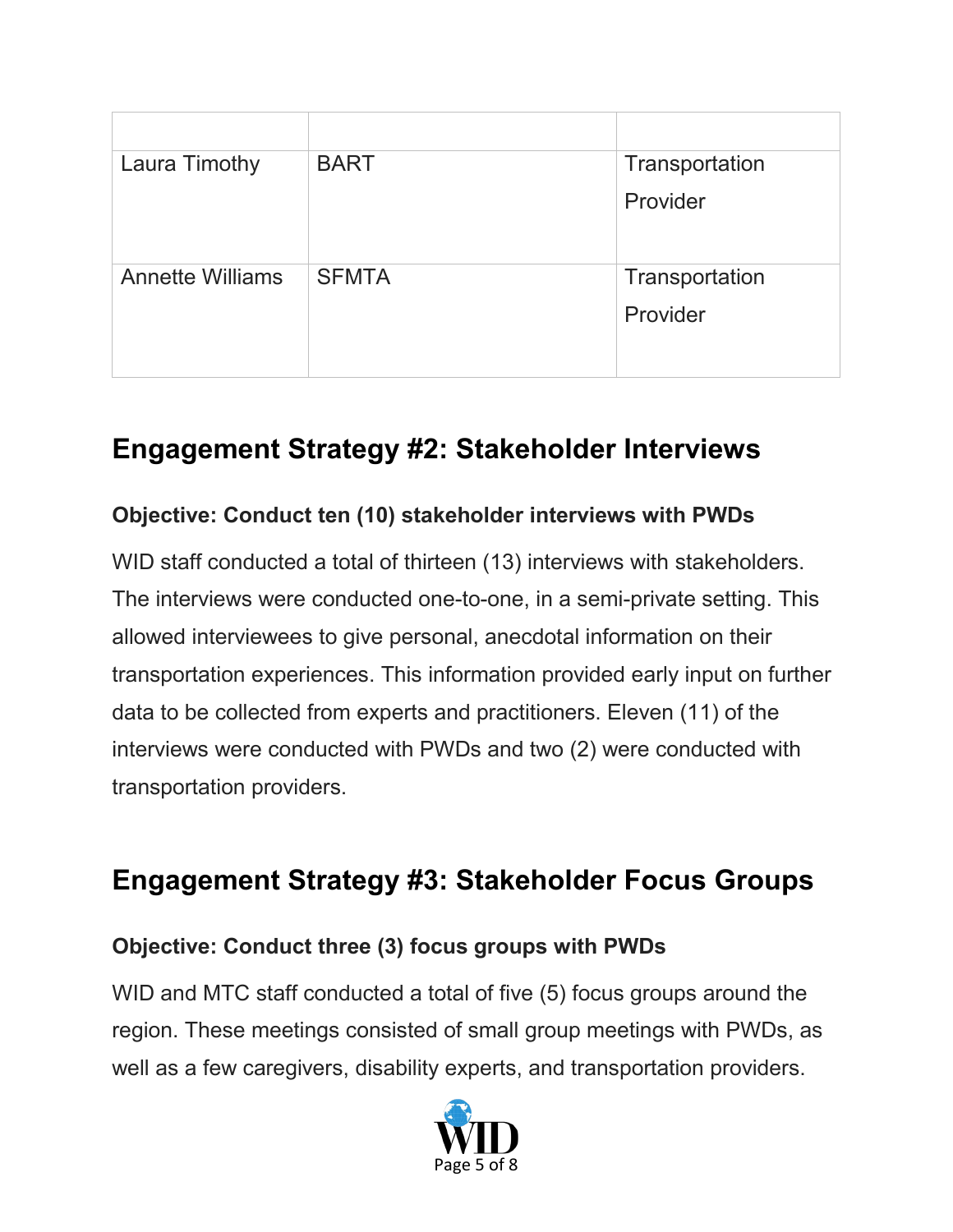Qualitative data on key destinations, time of travel, service needs and gaps, physical and information barriers, etc., was collected during the focus groups. The small group atmosphere allowed participants to give personal, anecdotal information on their transportation experiences, and allowed participants to build upon each other's stories and ideas for improvement. While all of the focus groups included participants with varying types of disabilities, one of the focus groups was made mainly of individuals with visual impairments.

| <b>Date</b>          | <b>Location</b>                             | <b>City</b>      |
|----------------------|---------------------------------------------|------------------|
| April 29, 2019       | <b>Ed Roberts Campus</b>                    | <b>Berkeley</b>  |
| July 18, 2019        | Silicon Valley Independent Living<br>Center | San Jose         |
| July 25, 2019        | Independent Living Resource Center          | San<br>Francisco |
| August 26,           | LightHouse for the Blind and Visually       | San              |
| 2019                 | Impaired                                    | Francisco        |
| November 18,<br>2019 | <b>Veterans Memorial Building</b>           | Santa Rosa       |

#### **Focus Group Dates and Locations**

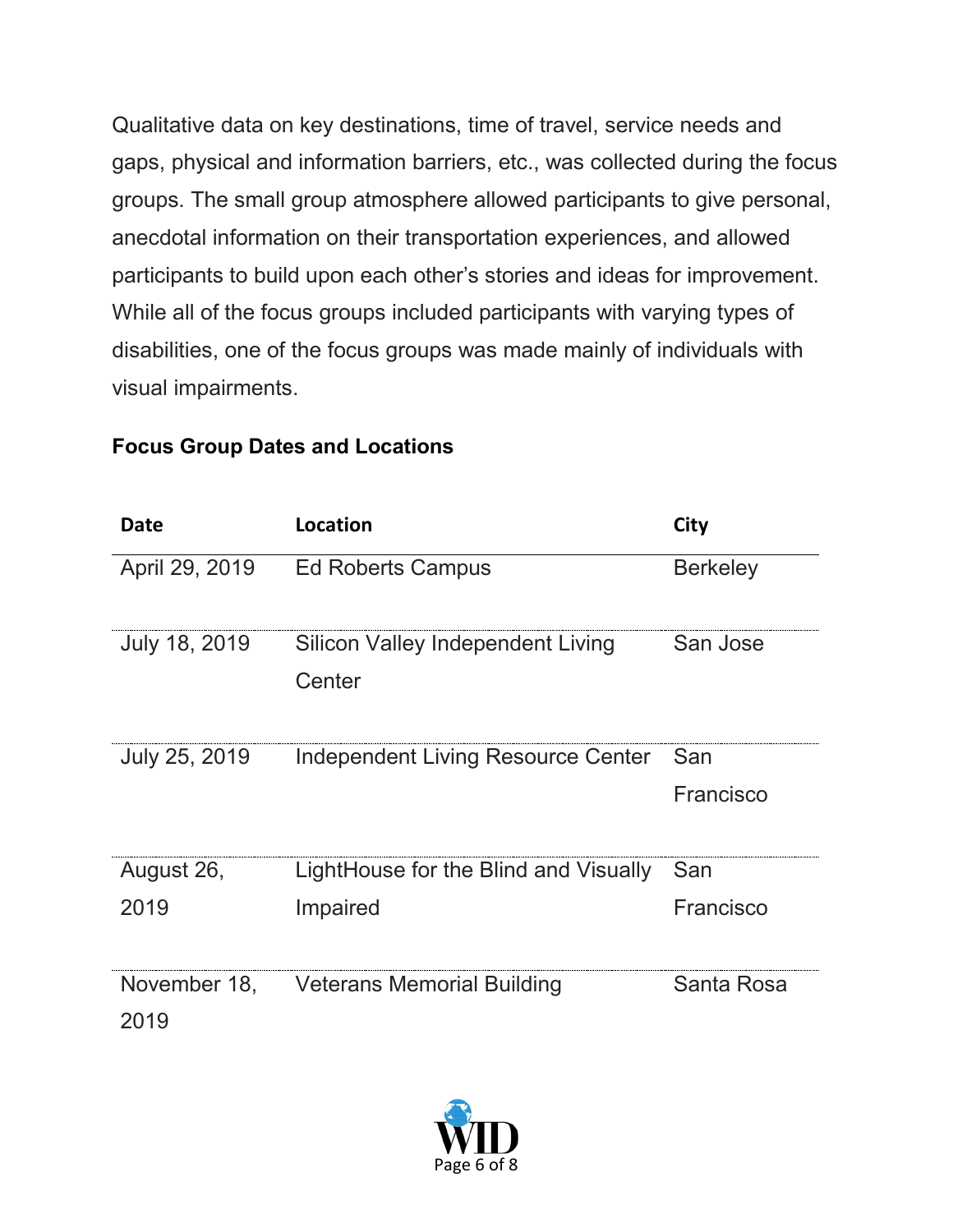# **Engagement Strategy #4: Stakeholder Workshops**

### **Objective: Host two (2) workshops to engage stakeholders on project findings**

Based on the transportation analysis completed in a previous task for this project, as well as information gathered through interviews and focus groups, two workshops were held to engage project stakeholders on barriers within the existing transportation landscape and how best to make changes. Both workshops were held at the Ed Roberts Campus. The audience for workshop #1 focused on transportation professionals: those involved in making decisions about, designing and/or operating transportation systems. The audience for workshop #2 focused on PWDs, disability advocates, and those who represent the disability community.

#### **Stakeholder Workshop Dates and Audiences**

| <b>Date</b>       | <b>Audience Focus</b>               |
|-------------------|-------------------------------------|
| October 7, 2019   | <b>Transportation professionals</b> |
| November 15, 2019 | <b>PWD and advocates</b>            |

## **Engagement Strategy #5: Online Survey**

**Objective: Develop and distribute online survey**